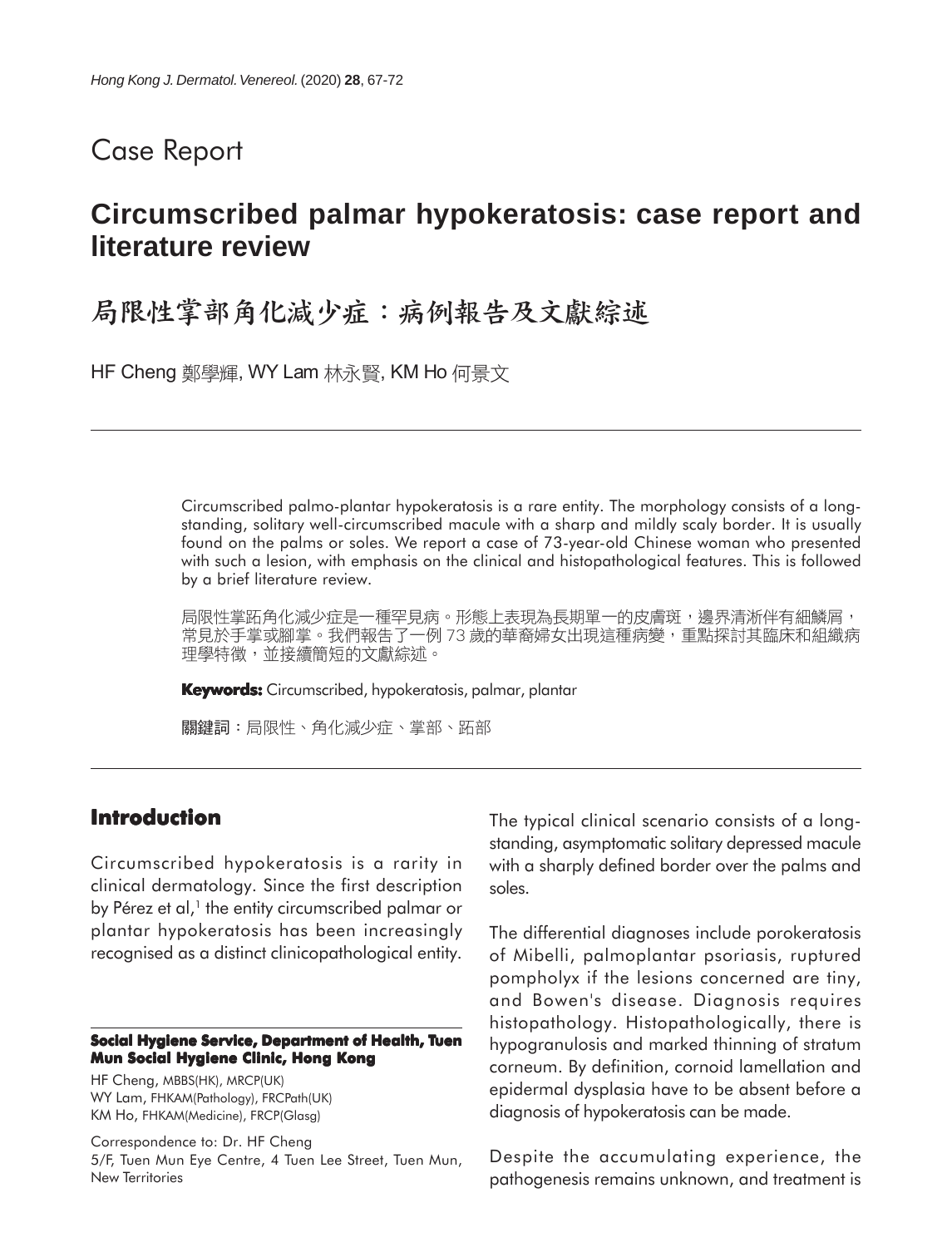not satisfactory. We describe a 73-year-old Chinese woman who presented with a solitary lesion over her left palm for a decade. To the best of our knowledge, this is the first local case reported in Hong Kong.

# **Case report Case**

A 73-year-old lady presented with an asymptomatic macular eruption over her left palm for one decade. There was no preceding trauma history, exposure to chemicals or insect bite. The eruption was slowly enlarging. She was healthy all along. Clinically it was a circumscribed depressed light-pinkish macule, located at the thenar eminence of her left palm. It measured 1x0.9 cm across (Figure 1a). The surface of the macule was smooth and skin markings were well preserved. There was no increase in temperature, tenderness, pulsatility or palpable mass underneath. The border of the macule was sharp and irregular, step-like and slightly scaly (Figure 1b).

Dermoscopically, there were linear rows of whitish dots and thin streaks arising from a background of erythema (Figure 1c). There was no abnormal pigment network or vascular pattern. The border

was stair-like, with sloping towards the inner macular region (Figure 2a). Scaling was intermittently observed along the entire course of the border. Incisional skin biopsy was extended to include the depressed macule, the border and the adjacent normal skin (Figure 2b).

Histopathologically, there was orthohyperkeratosis with a stair-like, drop-off of stratum corneum at the border of the macule (Figure 2c). The macular region showed a marked reduction in stratum corneal thickness (Figure 3). Fraying and hypereosinophilia was observed along the inner free edge of the ortho-keratin (Figure 4a). The thickness of the stratum corneum returned to normal outside the orthohyperkeratotic border (Figure 2c). Hypogranulosis and hypokeratosis were present within the region of depressed macule (Figure 4b), while both the dermis and subcutis were unremarkable. There was no cornoid lamellae, cytoplasmic or intra-nuclear viral inclusion, spongiotic dermatitis or epidermal keratinocyte dysplasia.

The patient opted for a trial of topical calcipotriol ointment. Apart from mild irritation, the treatment was well-tolerated. The patient is currently under regular follow-up.



**Figure 1.** (a) A solitary asymptomatic macule over the thenar eminence of the left palm of the patient. (b) Close-up view of the asymptomatic macular eruption, featuring a depressed erythematous macule with a sharply defined border with focal scaling. (c) Dermoscopic view showing white dots and thin white streaks arising in an erythematous background.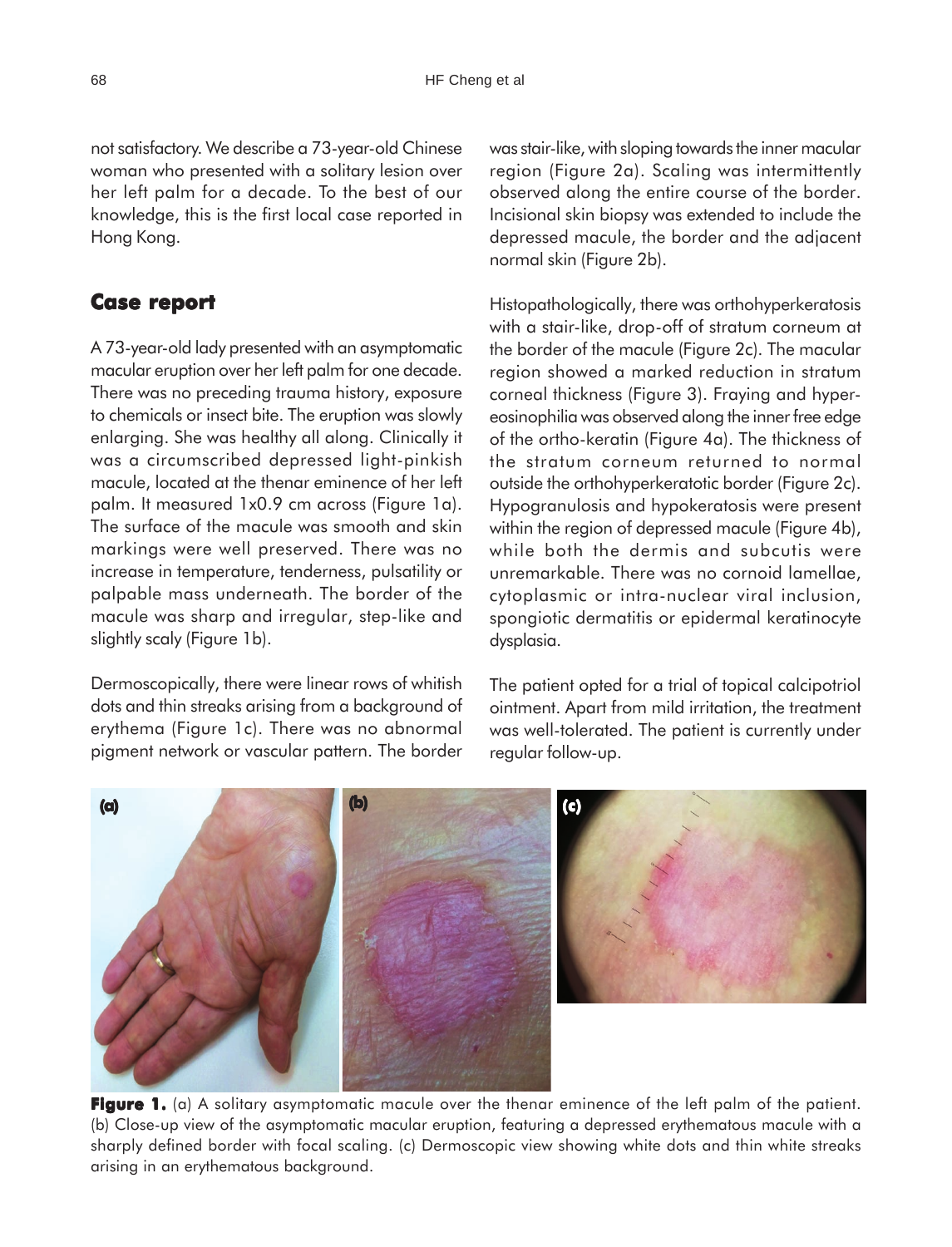## **Discussion**

Since Pérez et al published their first case series in 2002, there have been less than a hundred case reports of palmoplantar hypokeratosis.1 Perez et al proposed faulty epidermal maturation as the responsible mechanism, given a slow disease progression and an absence of trauma history in their case series.<sup>1</sup> Obermoser et al, on the contrary, opined that late onset of clinical disease plus progressive lesional enlargement in their case series spoke against a developmental anomaly or congenital malformation.2 Chronic, minor repetitive trauma,3,4 human papilloma virus infection,<sup>5</sup> primary keratinisation defect on acral sites,<sup>6</sup> have all been implicated as potential triggers. Other studies have shown a differential expression of various keratins in lesional and nonlesional keratinocytes, as demonstrated by immunohistochemical methods.<sup>7-9</sup> Further attempts at characterisation of the various keratins at the site of hypokeratosis have revealed



macular erythema corresponding to the acrosyringial apparatus. It is surrounded by an irregular scaly border which is stair-like, sloping downward and inward towards the erythematous area. (b) Pre-operative clinical photo of the site of incisional skin biopsy. (c) Scanning magnification on one half of the bisected skin specimen. The depressed macule was located on the right-hand side of this specimen. An abrupt reduction of stratum corneal thickness is striking even at this scanning power view. Towards the other end of the specimen, the corneal thickness returned to normal after passing through the orthohyperkeratotic border of the lesion. (H&E stain, 10x)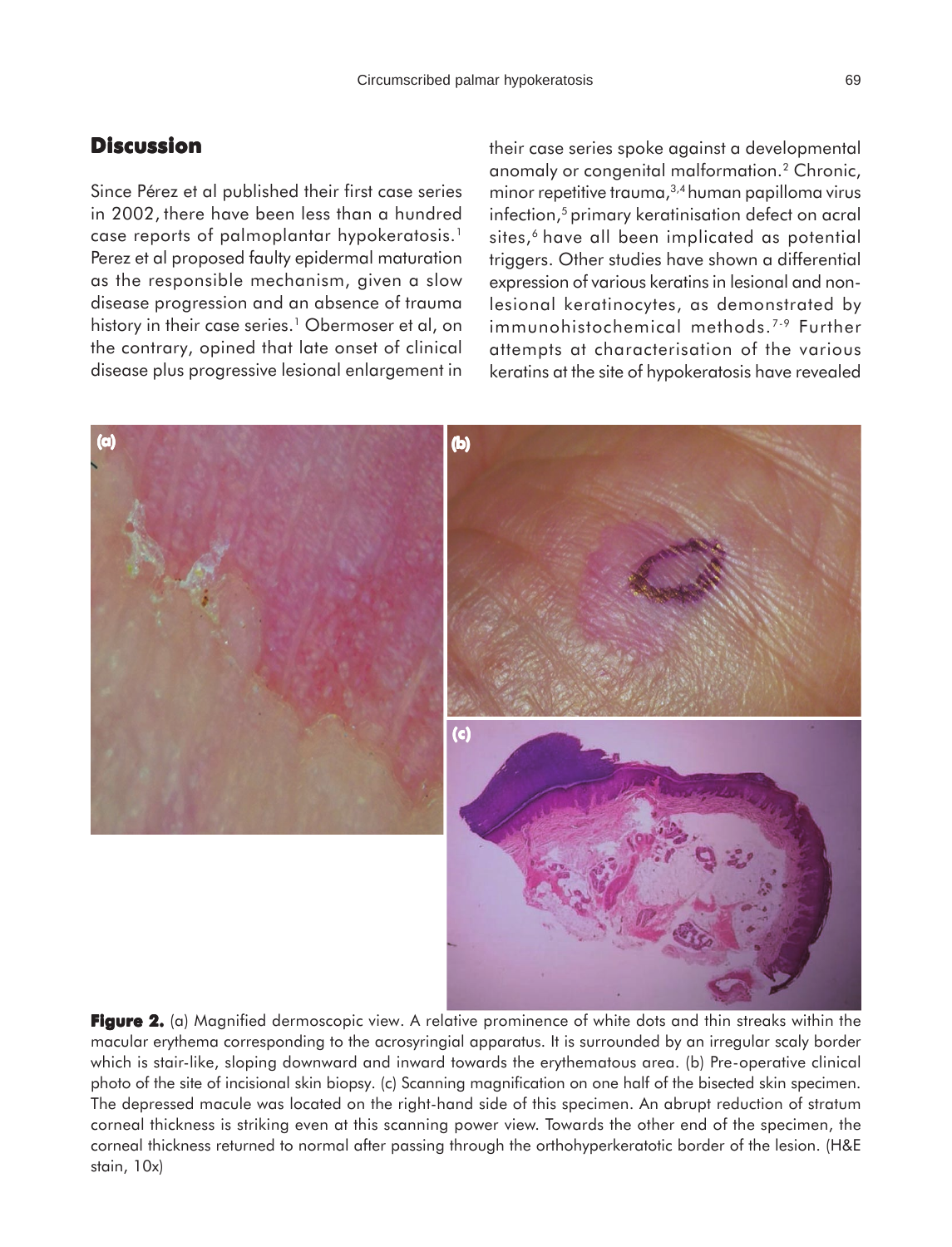

Figure 3. Medium power of the photomicrograph, taken at the border of the depressed macule. The stair-like drop-off configuration of the stratum corneum can be clearly seen. There is a gradual decrease in thickness of the stratum granulosum in the region of hypokeratosis. (H&E stain, 100x).



**Figure 4.** (a) High power view showing the fraying and hypereosinophilia of keratinous material along its inner free edge. (H&E stain, 400x). (b) Medium power view taken within the site of depressed macule. Hypokeratosis and hypogranulosis are both evident. The acrosyringium is seen at the lower centre of the photomicrograph (depicted by a blue-white arrow). White dots or thin streaks under dermoscopy are accentuated as a result of the reduced thickness of the overlying stratum corneum. (H&E stain, 200x)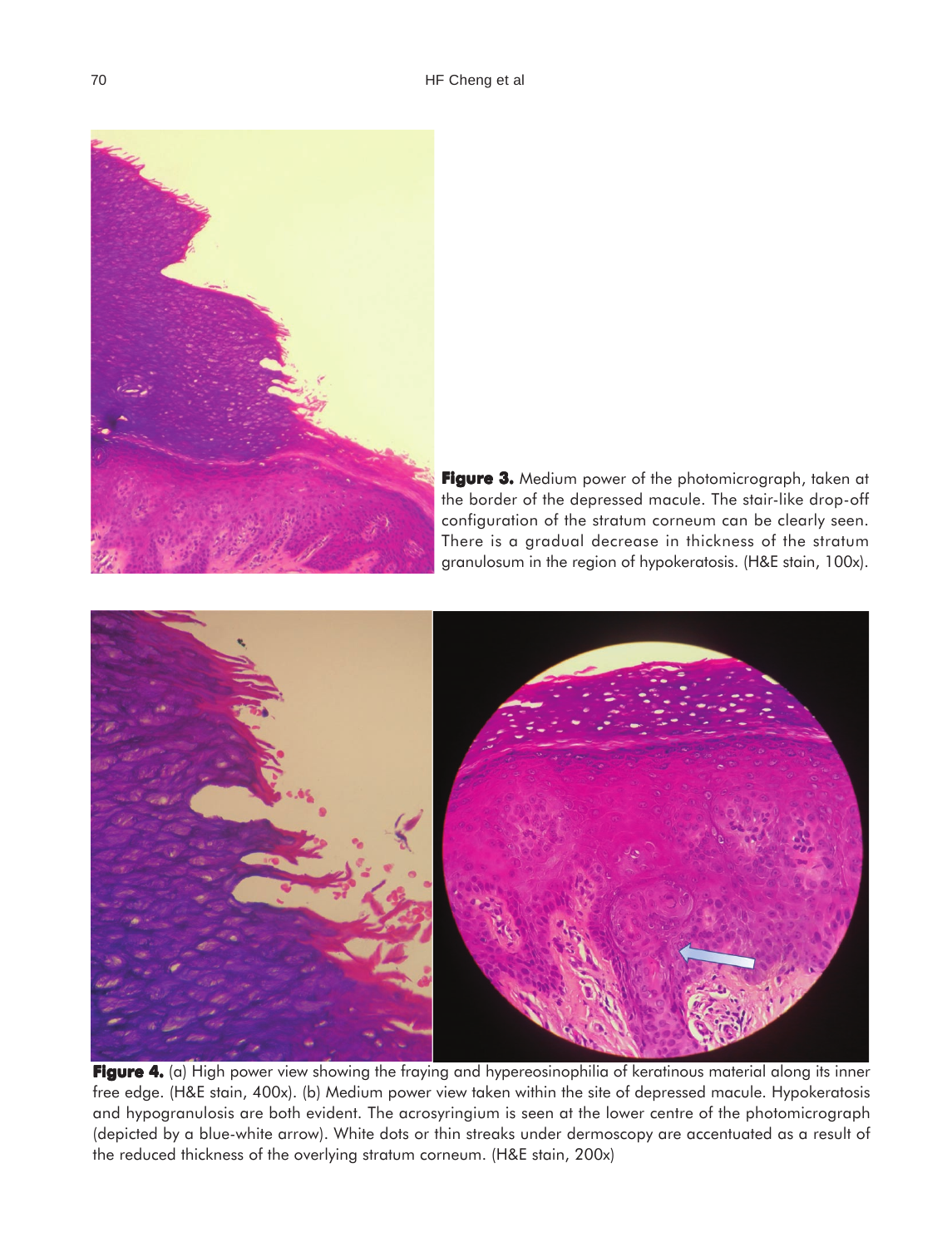a failure of palmo-plantar type keratinisation, and subsequent regression towards the truncal type inter-follicular differentiation. Corneocyte fragility and enhanced desquamation process are believed to be other contributory factors in the pathogenesis of hypokeratosis.10 Despite all these novel findings, as the definitive link between the clinical phenotype and inherent genetic predisposition is unknown, the exact pathogenic mechanisms leading to the abnormal keratinisation patterns remain speculative.

The lesion commonly occurs on the volar aspects of palms and soles. Stepped desquamation along the rimming border, white spots, red dots and diffuse erythema are considered to be reliable dermoscopic signs.11 The white dots as observed dermoscopically like in our case represents acrosyringia. The perceptible erythema is attributed to dilated superficial dermal capillaries, as accentuated by the thinned horny layer from above.<sup>11</sup> Nishimura et al proposed that chronic dermal inflammation may also contribute to the visually perceptible erythema.<sup>11</sup>

Diagnosis requires a skin biopsy. The incision should extend to include the lesion together with the surrounding normal skin. Histopathologically, the border of the depressed macule will typically reveal stair-like compact orthokeratotic keratin. Fraying and gradual thinning of the orthokeratin towards the centre of the lesion is a consistent feature. Within the depressed macule, hypokeratosis associated with hypogranulosis is pathognomonic. We consider that hypokeratosis-hypogranulosis and stair-like compact ortho-hyperkeratosis be viewed as a diagnostic *sine qua non* in its own right.

Circumscribed hypokeratosis usually exists alone. According to the literature, the clinical course of circumscribed hypokeratosis seems to be chronic and indolent. For tiny pruritic lesions where spongiotic reaction pattern is evident histopathologically, ruptured pompholyx should be considered as a differential diagnosis. Other important differential diagnoses include Bowen's disease, porokeratosis of Mibelli, and palmoplantar psoriasis. Histopathology is required to distinguish between them. Chronicity, absence of symptoms, and slow clinical progression are common features shared by porokeratosis, hypokeratosis and Bowen's disease. Therefore, it is possible that there may be a link between them. Further studies are required.

Treatment of this condition is generally unsatisfactory irrespective of treatment modality. Success has been reported with topical calcipotriol,<sup>6</sup> cryotherapy,<sup>4</sup> and laser therapy.<sup>12</sup> Curative surgical excision is feasible as long as the lesion is less than 1 cm in diameter. In view of the indolent biological behaviour of circumscribed hypokeratosis, aggressive treatment is not recommended. If treatment outcome remains unsatisfactory, expectant management is always a feasible option to consider.

### **Conclusion**

We herein describe the first report of circumscribed palmar hypokeratosis in our locality. It is not a difficult diagnosis to make, provided that one is cognisant of such clinicopathological entity and the diagnostic *sine qua non*. Circumscribed hypokeratosis is a benign, rare and chronic disease which can be overlooked in a busy clinic. Although dermoscopy examination can provide clues, histopathology remains the gold standard for diagnosis. So far, treatment is not clearly defined and expectant treatment can be the best choice.

#### **Acknowledgement**

The author would like to thank the nursing staff especially Ms. Rebecca Leung from Tuen Mun Social Hygiene Clinic for assisting the ad-hoc diagnostic biopsy procedure in a busy clinic.